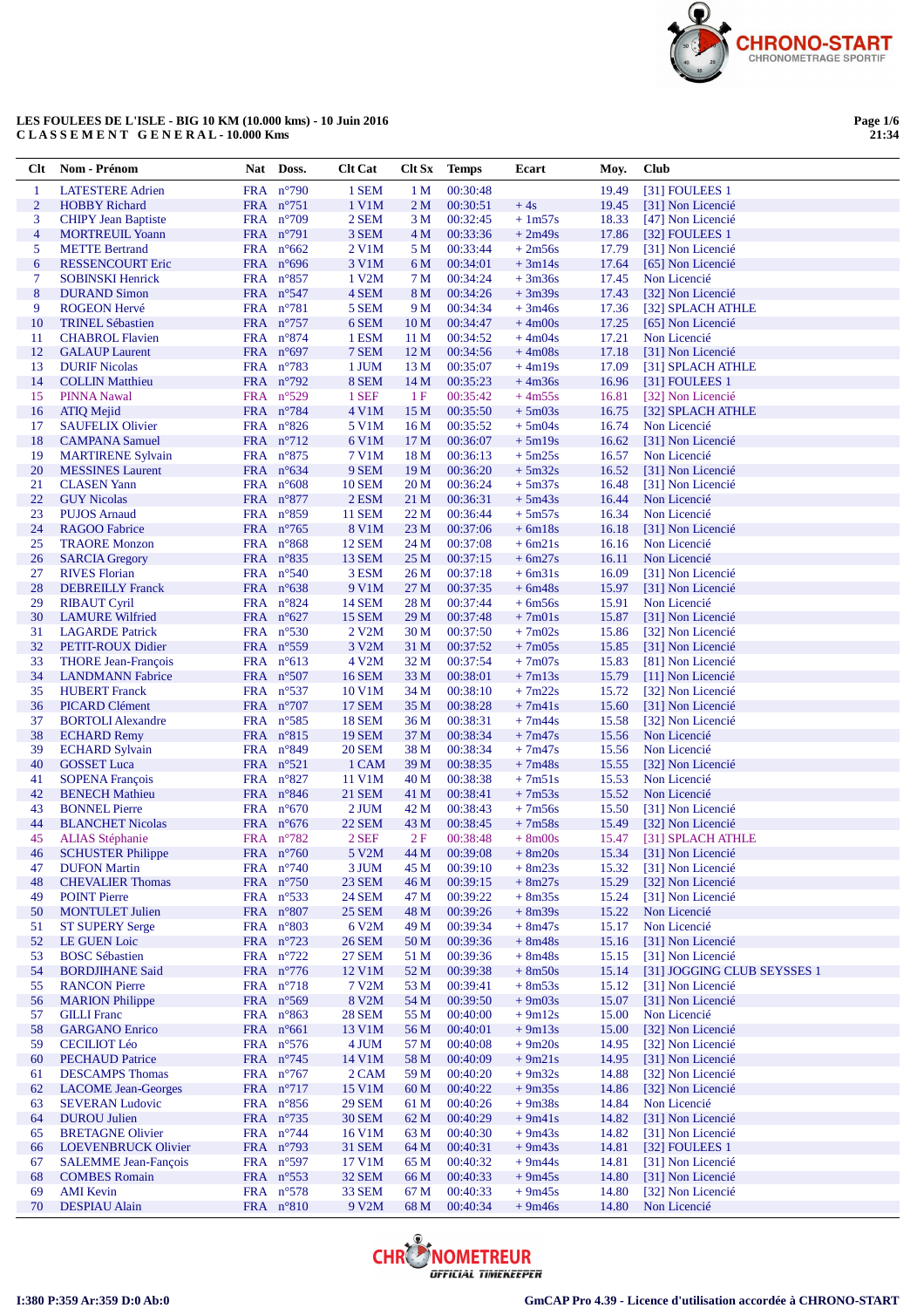

**Page 2/6 21:34**

| Clt        | Nom - Prénom                                      | <b>Nat</b> | Doss.                                    | <b>Clt Cat</b>                 |                                      | <b>Clt Sx</b> Temps  | Ecart                  | Moy.           | Club                                             |
|------------|---------------------------------------------------|------------|------------------------------------------|--------------------------------|--------------------------------------|----------------------|------------------------|----------------|--------------------------------------------------|
| 71         | <b>BRISCADIEU Denis</b>                           |            | FRA n°726                                | 10 V2M                         | 69 M                                 | 00:40:37             | $+9m50s$               | 14.77          | [32] Non Licencié                                |
| 72         | D'ALBIS DE RAZENGUES Lucas FRA n°510              |            |                                          | 4 ESM                          | 70 M                                 | 00:40:38             | $+9m51s$               | 14.77          | [82] Non Licencié                                |
| 73         | <b>BOTTURA Aurélien</b>                           |            | FRA n°522                                | <b>34 SEM</b>                  | 71 M                                 | 00:40:45             | $+9m58s$               | 14.72          | [32] Non Licencié                                |
| 74         | <b>PERONI</b> Florian                             |            | FRA n°539                                | <b>35 SEM</b>                  | 72 M                                 | 00:40:56             | $+10m08s$              | 14.66          | [32] Non Licencié                                |
| 75         | <b>DURAN</b> Denis<br><b>MORERE Yves</b>          |            | FRA $n^{\circ}704$<br>FRA n°777          | 18 V1M                         | 73 M                                 | 00:41:02             | $+10m14s$              | 14.63          | [32] Non Licencié<br>[31] JOGGING CLUB SEYSSES 1 |
| 76<br>77   | <b>DESCHAMPS</b> Benjamin                         |            | FRA $n^{\circ}616$                       | 11 V2M<br>3 CAM                | 74 M<br>75 M                         | 00:41:06<br>00:41:12 | $+10m19s$<br>$+10m24s$ | 14.60<br>14.57 | [32] Non Licencié                                |
| 78         | <b>BOUCHEROUF Slimane</b>                         |            | FRA $n^{\circ}577$                       | 5 ESM                          | 76 M                                 | 00:41:12             | $+10m24s$              | 14.57          | [32] Non Licencié                                |
| 79         | <b>FOURMENT Philippe</b>                          |            | FRA $n^{\circ}872$                       | 12 V <sub>2</sub> M            | 77 M                                 | 00:41:14             | $+10m26s$              | 14.56          | Non Licencié                                     |
| 80         | <b>RIBAUT</b> Stephane                            |            | FRA $n^{\circ}$ 758                      | 19 V1M                         | 78 M                                 | 00:41:16             | $+10m29s$              | 14.54          | [31] Non Licencié                                |
| 81         | <b>GOSSET Olivier</b>                             |            | FRA $n^{\circ}520$                       | 20 V1M                         | 79 M                                 | 00:41:17             | $+10m29s$              | 14.54          | [32] Non Licencié                                |
| 82         | <b>LANOS</b> Maxime                               |            | FRA $n^{\circ}502$                       | <b>36 SEM</b>                  | 80 M                                 | 00:41:17             | $+10m30s$              | 14.53          | [32] Non Licencié                                |
| 83         | <b>CAMPRUBI Didier</b>                            |            | FRA n°811                                | 13 V <sub>2</sub> M            | 81 M                                 | 00:41:18             | $+10m30s$              | 14.53          | Non Licencié                                     |
| 84         | <b>LEBAULT</b> Pascal                             |            | FRA $n^{\circ}701$                       | 21 V1M                         | 82 M<br>83 M                         | 00:41:23             | $+10m35s$              | 14.50          | [32] Non Licencié                                |
| 85<br>86   | <b>PROVOST Maxime</b><br><b>GUILLIEN</b> Stephane |            | FRA $n^{\circ}682$<br>FRA $n^{\circ}549$ | 4 CAM<br>22 V1M                | 84 M                                 | 00:41:27<br>00:41:30 | $+10m40s$<br>$+10m42s$ | 14.48<br>14.46 | [32] Non Licencié<br>[31] Non Licencié           |
| 87         | <b>PAQUET Jean-François</b>                       |            | FRA $n^{\circ}817$                       | 23 V1M                         | 85 M                                 | 00:41:30             | $+10m42s$              | 14.46          | Non Licencié                                     |
| 88         | <b>MULE</b> Franck                                |            | FRA $n^{\circ}851$                       | 6 ESM                          | 86 M                                 | 00:41:30             | $+10m42s$              | 14.46          | Non Licencié                                     |
| 89         | <b>BIZON</b> Maxime                               |            | FRA $n^{\circ}862$                       | <b>37 SEM</b>                  | 87 M                                 | 00:41:31             | $+10m43s$              | 14.46          | Non Licencié                                     |
| 90         | <b>COSTES Matthias</b>                            |            | FRA $n^{\circ}788$                       | 24 V1M                         | 88 M                                 | 00:41:36             | $+10m48s$              | 14.43          | [32] FOULEES 2                                   |
| 91         | <b>CARVALHO Alvaro</b>                            |            | FRA $n^{\circ}624$                       | 25 V1M                         | 89 M                                 | 00:41:37             | $+10m50s$              | 14.42          | [31] Non Licencié                                |
| 92         | <b>MASSIP</b> Thomas                              |            | $FRA$ $n^{\circ}847$                     | 7 ESM                          | 90 M                                 | 00:41:50             | $+11m02s$              | 14.35          | Non Licencié                                     |
| 93         | <b>GARCIA Fabien</b>                              |            | FRA $n^{\circ}652$                       | <b>38 SEM</b>                  | 91 M                                 | 00:41:50             | $+11m02s$              | 14.35          | [31] Non Licencié                                |
| 94<br>95   | <b>BONNEL Quentin</b><br><b>DUTRIEUX Pierre</b>   |            | FRA $n^{\circ}671$<br>FRA $n^{\circ}516$ | 8 ESM<br>26 V1M                | 92 M<br>93 M                         | 00:41:52<br>00:41:59 | $+11m05s$<br>$+11m11s$ | 14.33<br>14.30 | [31] Non Licencié<br>[31] Non Licencié           |
| 96         | <b>GUEGAN Romain</b>                              |            | FRA $n^{\circ}864$                       | <b>39 SEM</b>                  | 94 M                                 | 00:41:59             | $+11m12s$              | 14.29          | Non Licencié                                     |
| 97         | <b>DURIF</b> Fabien                               |            | FRA $n^{\circ}855$                       | 14 V2M                         | 95 M                                 | 00:42:03             | $+11m16s$              | 14.27          | Non Licencié                                     |
| 98         | <b>DIEUZE Nicolas</b>                             |            | FRA n°802                                | 40 SEM                         | 96 M                                 | 00:42:09             | $+11m22s$              | 14.24          | Non Licencié                                     |
| 99         | <b>THOUVENIN Remi</b>                             |            | FRA $n^{\circ}523$                       | 41 SEM                         | 97 M                                 | 00:42:22             | $+11m35s$              | 14.16          | [32] Non Licencié                                |
| 100        | <b>GASMI</b> Simail                               |            | FRA n°808                                | 42 SEM                         | 98 M                                 | 00:42:27             | $+11m39s$              | 14.14          | Non Licencié                                     |
| 101        | TABACCO Frédéric                                  |            | FRA $n^{\circ}850$                       | 27 V1M                         | 99 M                                 | 00:42:28             | $+11m41s$              | 14.13          | Non Licencié                                     |
| 102        | DI GIORGIO Rémi                                   |            | FRA $n^{\circ}571$                       | 43 SEM                         | 100 <sub>M</sub>                     | 00:42:30             | $+11m43s$              | 14.12          | [32] Non Licencié                                |
| 103        | <b>PEARMAN Nicholas</b><br><b>JONOT Rémy</b>      |            | FRA $n^{\circ}804$<br>FRA n°570          | 28 V1M<br>5 JUM                | 101 <sub>M</sub><br>102 <sub>M</sub> | 00:42:30<br>00:42:32 | $+11m43s$<br>$+11m44s$ | 14.12<br>14.11 | Non Licencié<br>[32] Non Licencié                |
| 104<br>105 | <b>D'ALBIS Amaury</b>                             |            | FRA $n^{\circ}509$                       | 5 CAM                          | 103 <sub>M</sub>                     | 00:42:33             | $+11m46s$              | 14.10          | [32] Non Licencié                                |
| 106        | <b>ESCAFFRE Anthony</b>                           |            | FRA $n^{\circ}545$                       | <b>44 SEM</b>                  | 104 <sub>M</sub>                     | 00:42:36             | $+11m48s$              | 14.09          | [31] Non Licencié                                |
| 107        | <b>FRECHE Benoit</b>                              |            | FRA $n^{\circ}637$                       | 45 SEM                         | 105 <sub>M</sub>                     | 00:42:57             | $+12m10s$              | 13.97          | [31] Non Licencié                                |
| 108        | <b>MORVAN Lilian</b>                              |            | FRA $n^{\circ}816$                       | 6 JUM                          | 106 <sub>M</sub>                     | 00:43:10             | $+12m23s$              | 13.90          | Non Licencié                                     |
| 109        | <b>LACOSTE Nicolas</b>                            |            | FRA $n^{\circ}693$                       | <b>46 SEM</b>                  | 107 <sub>M</sub>                     | 00:43:11             | $+12m23s$              | 13.90          | [32] Non Licencié                                |
| 110        | <b>GIMENEZ Alexis</b>                             |            | FRA $n^{\circ}870$                       | 6 CAM                          | 108 <sub>M</sub>                     | 00:43:17             | $+12m29s$              | 13.87          | Non Licencié                                     |
| 111        | <b>HALAMANDARIS Valérie</b>                       |            | FRA $n^{\circ}525$                       | 1 V1F                          | 3 F                                  | 00:43:18             | $+12m31s$              | 13.86          | [31] Non Licencié                                |
| 112<br>113 | <b>MAIQUEZ Alain</b><br><b>WAHU Loic</b>          |            | FRA n°832<br>FRA $n^{\circ}630$          | 15 V2M<br>47 SEM               | 109 <sub>M</sub><br>110 <sub>M</sub> | 00:43:19<br>00:43:20 | $+12m32s$<br>$+12m33s$ | 13.85<br>13.85 | Non Licencié<br>[31] Non Licencié                |
| 114        | <b>RANSAN Eric</b>                                |            | FRA $n^{\circ}513$                       | 48 SEM                         | 111 M                                | 00:43:20             | $+12m33s$              | 13.85          | [75] Non Licencié                                |
| 115        | <b>PARIS Franck</b>                               |            | FRA $n^{\circ}$ 596                      | 29 V1M                         | 112M                                 | 00:43:28             | $+12m40s$              | 13.81          | [31] Non Licencié                                |
| 116        | <b>BOISSEL David</b>                              |            | FRA n°818                                | <b>49 SEM</b>                  | 113M                                 | 00:43:36             | $+12m48s$              |                | 13.76 Non Licencié                               |
| 117        | <b>THURSCH Eric</b>                               |            | FRA n°691                                | 1 V3M                          | 114 M                                | 00:43:37             | $+12m50s$              | 13.76          | [32] Non Licencié                                |
| 118        | <b>VYNCKIER Gregory</b>                           |            | FRA n°819                                | <b>50 SEM</b>                  | 115 M                                | 00:43:41             | $+12m53s$              | 13.74          | Non Licencié                                     |
| 119        | <b>DESCAMPS</b> Frederic                          |            | FRA n°768                                | 30 V1M                         | 116 M                                | 00:43:41             | $+12m53s$              | 13.74          | [32] Non Licencié                                |
| 120        | <b>JOAO</b> Luis                                  |            | FRA n°787                                | <b>51 SEM</b>                  | 117 <sub>M</sub>                     | 00:43:43             | $+12m55s$              | 13.73          | [32] FOULEES 2                                   |
| 121        | <b>DUBART Alain</b>                               |            | FRA n°686                                | 16 V2M                         | 118 <sub>M</sub>                     | 00:43:44             | $+12m56s$              | 13.72          | [32] Non Licencié                                |
| 122<br>123 | <b>ESTIENNE Yvan</b><br><b>MICHEL Julien</b>      |            | FRA n°769<br>FRA n°591                   | 31 V1M<br><b>52 SEM</b>        | 119 <sub>M</sub><br>120 <sub>M</sub> | 00:43:45<br>00:43:49 | $+12m58s$<br>$+13m01s$ | 13.72<br>13.70 | [32] Non Licencié<br>[32] Non Licencié           |
| 124        | <b>THAU Alexandre</b>                             |            | FRA $n^{\circ}$ 733                      | <b>53 SEM</b>                  | 121 M                                | 00:43:51             | $+13m03s$              | 13.69          | [82] Non Licencié                                |
| 125        | <b>TRESCARTE Noelie</b>                           |            | FRA $n^{\circ}789$                       | 3 SEF                          | 4F                                   | 00:43:54             | $+13m07s$              | 13.67          | [32] FOULEES 2                                   |
| 126        | <b>SAINT-BLANCAT David</b>                        |            | FRA n°720                                | <b>54 SEM</b>                  | 122 M                                | 00:43:55             | $+13m07s$              | 13.67          | [31] Non Licencié                                |
| 127        | <b>SEVERAN Katia</b>                              |            | FRA $n^{\circ}695$                       | 4 SEF                          | 5 F                                  | 00:43:58             | $+13ml0s$              | 13.65          | [31] Non Licencié                                |
| 128        | <b>DINTROZ Xavier</b>                             |            | FRA $n^{\circ}667$                       | 32 V1M                         | 123 M                                | 00:44:01             | $+13m13s$              | 13.63          | [32] Non Licencié                                |
| 129        | <b>SALÉS</b> Eric                                 |            | FRA n°730                                | 17 V2M                         | 124M                                 | 00:44:02             | $+13m14s$              | 13.63          | [31] Non Licencié                                |
| 130        | <b>MASSON</b> Loic                                |            | FRA $n^{\circ}615$                       | 18 V2M                         | 125 <sub>M</sub>                     | 00:44:02             | $+13m14s$              | 13.63          | [31] Non Licencié                                |
| 131<br>132 | <b>LOYANT</b> François<br><b>RANSAN Thierry</b>   |            | FRA n°829<br>FRA n°871                   | <b>55 SEM</b><br><b>56 SEM</b> | 126 M<br>127 <sub>M</sub>            | 00:44:07<br>00:44:17 | $+13m19s$<br>$+13m29s$ | 13.60<br>13.55 | Non Licencié<br>Non Licencié                     |
| 133        | <b>NINARD</b> Frédéric                            |            | FRA $n^{\circ}649$                       | 33 V1M                         | 128 <sub>M</sub>                     | 00:44:23             | $+13m36s$              | 13.52          | [32] Non Licencié                                |
| 134        | DI DOMENICO Jordi                                 |            | FRA $n^{\circ}711$                       | <b>57 SEM</b>                  | 129 M                                | 00:44:29             | $+13m42s$              | 13.49          | [31] Non Licencié                                |
| 135        | <b>DALLOZ</b> Vincent                             |            | FRA n°836                                | 34 V1M                         | 130 <sub>M</sub>                     | 00:44:41             | $+13m54s$              | 13.43          | Non Licencié                                     |
| 136        | <b>RAUZY Sylvain</b>                              |            | FRA n°746                                | <b>58 SEM</b>                  | 131 M                                | 00:44:42             | $+13m54s$              | 13.43          | [31] Non Licencié                                |
| 137        | <b>AUBERIX Cyril</b>                              |            | FRA n°860                                | <b>59 SEM</b>                  | 132 M                                | 00:44:42             | $+13m55s$              | 13.42          | Non Licencié                                     |
| 138        | <b>GUERIN Sebastien</b>                           |            | FRA n°551                                | 35 V1M                         | 133 M                                | 00:44:48             | $+14m01s$              | 13.39          | [31] Non Licencié                                |
| 139        | <b>AUGÉ</b> Mathieu                               |            | FRA n°517                                | 36 V1M                         | 134 M                                | 00:44:49             | $+14m01s$              | 13.39          | [32] Non Licencié                                |
| 140        | <b>FARCY David</b>                                |            | FRA n°501                                | 60 SEM                         | 135 M                                | 00:44:51             | $+14m03s$              | 13.38          | [32] Non Licencié                                |

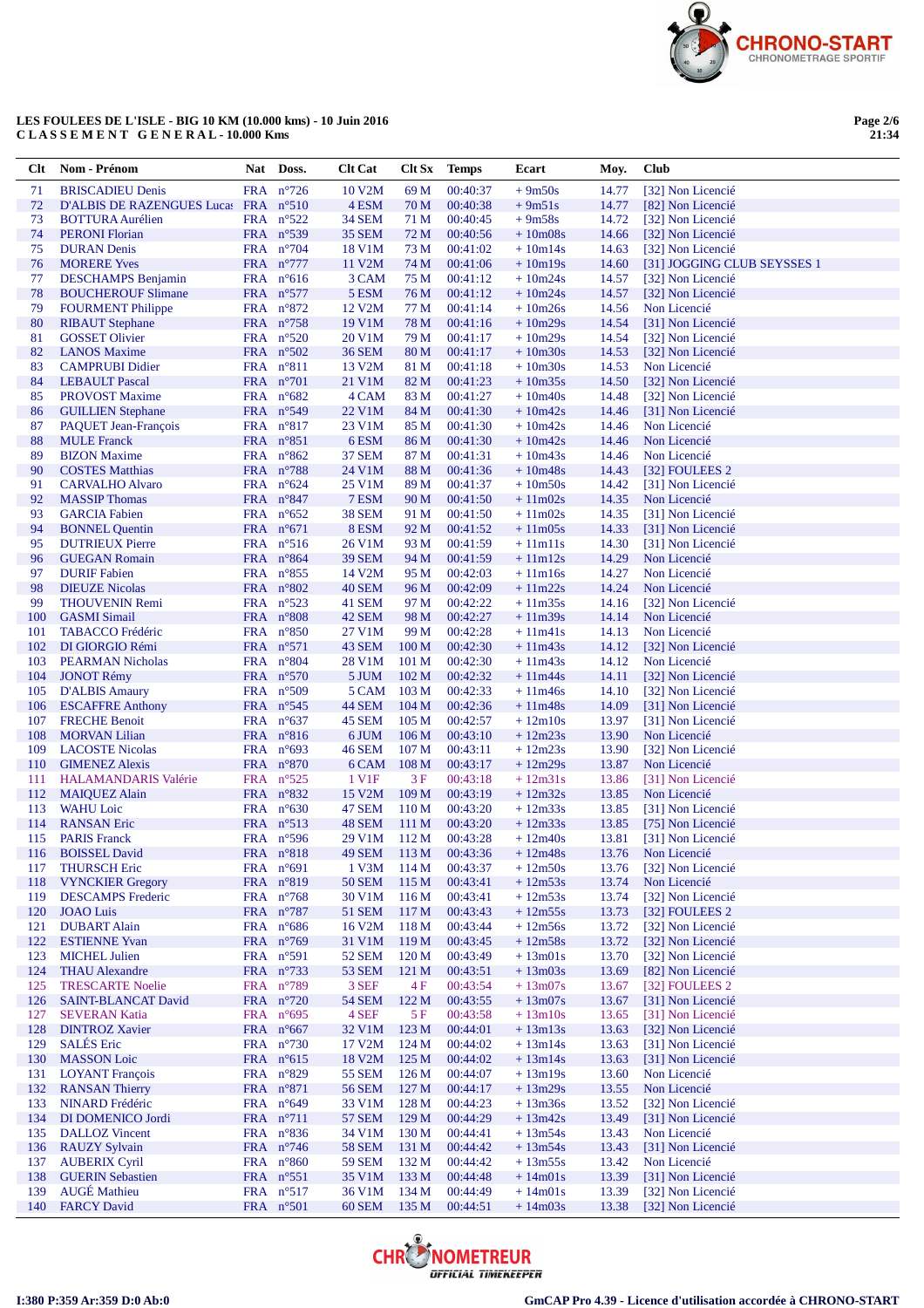

Page 3/6<br>21:34

| Clt        | Nom - Prénom                                      | Nat Doss.                                 | <b>Clt Cat</b>          | Clt Sx                               | <b>Temps</b>         | Ecart                  | Moy.           | Club                                                       |
|------------|---------------------------------------------------|-------------------------------------------|-------------------------|--------------------------------------|----------------------|------------------------|----------------|------------------------------------------------------------|
| 141        | <b>MELAC</b> Maxime                               | FRA n°557                                 | 61 SEM                  | 136 M                                | 00:44:52             | $+14m05s$              | 13.37          | [32] Non Licencié                                          |
| 142        | <b>SESE Pascale</b>                               | FRA n°876                                 | 2 V1F                   | 6F                                   | 00:44:52             | $+14m05s$              | 13.37          | Non Licencié                                               |
| 143        | <b>MELKI</b> Anette                               | FRA $n^{\circ}$ 766                       | 3 V1F                   | 7 F                                  | 00:44:54             | $+14m07s$              | 13.36          | [31] Non Licencié                                          |
| 144        | <b>IGLESIAS</b> Laurent                           | FRA $n^{\circ}$ 556                       | 62 SEM                  | 137 M                                | 00:44:56             | $+14m08s$              | 13.36          | [32] Non Licencié                                          |
| 145        | <b>LAFFONT</b> Jeanne                             | FRA $n^{\circ}575$                        | 5 SEF                   | 8F                                   | 00:44:57             | $+14m10s$              | 13.35          | [32] Non Licencié                                          |
| 146        | <b>AGUT Paul</b>                                  | FRA $n^{\circ}515$                        | 7 CAM                   | 138 M                                | 00:45:02             | $+14m15s$              | 13.32          | [32] Non Licencié                                          |
| 147        | <b>CAZORLA Bertrand</b>                           | FRA $n^{\circ}531$                        | 37 V1M                  | 139 <sub>M</sub>                     | 00:45:06             | $+14m18s$              | 13.31          | [32] Non Licencié                                          |
| 148        | <b>MANRUBIA Anton</b>                             | FRA $n^{\circ}$ 759                       | 63 SEM                  | 140 <sub>M</sub>                     | 00:45:08             | $+14m20s$              | 13.30          | [32] Non Licencié                                          |
| 149<br>150 | DIOP Issakha<br><b>TRIBAUDAT Stéphane</b>         | FRA $n^{\circ}$ 794<br>FRA $n^{\circ}778$ | 64 SEM<br>38 V1M        | 141 M<br>142 M                       | 00:45:12<br>00:45:15 | $+14m24s$<br>$+14m27s$ | 13.28<br>13.26 | [32] JOGGING CLUB SEYSSES 2<br>[31] JOGGING CLUB SEYSSES 2 |
| 151        | <b>DURAND</b> Alain                               | FRA $n^{\circ}873$                        | 19 V2M                  | 143 M                                | 00:45:15             | $+14m28s$              | 13.26          | Non Licencié                                               |
| 152        | <b>PRADELS Axel</b>                               | FRA $n^{\circ}786$                        | 7 JUM                   | 144 M                                | 00:45:15             | $+14m28s$              | 13.26          | [32] FOULEES 2                                             |
| 153        | <b>GRUETTNER Harald</b>                           | FRA $n^{\circ}761$                        | 20 V2M                  | 145 M                                | 00:45:16             | $+14m29s$              | 13.26          | [31] Non Licencié                                          |
| 154        | <b>GAVANIER Etienne</b>                           | FRA $n^{\circ}640$                        | 65 SEM                  | 146 M                                | 00:45:17             | $+14m29s$              | 13.25          | [32] Non Licencié                                          |
| 155        | <b>CECOT Bruno</b>                                | $FRA$ $n^{\circ}831$                      | 39 V1M                  | 147 M                                | 00:45:18             | $+14m30s$              | 13.25          | Non Licencié                                               |
| 156        | <b>RICHOU Raymond</b>                             | FRA $n^{\circ}647$                        | 21 V2M                  | 148 M                                | 00:45:19             | $+14m31s$              | 13.24          | [31] Non Licencié                                          |
| 157        | <b>TOULOUSE</b> Ludovic                           | FRA $n^{\circ}780$                        | 40 V1M                  | 149 M                                | 00:45:19             | $+14m32s$              | 13.24          | [31] JOGGING CLUB SEYSSES 1                                |
| 158        | <b>ROUGEOREILLE Stephane</b>                      | FRA $n^{\circ}$ 715                       | 41 V1M                  | 150 <sub>M</sub>                     | 00:45:20             | $+14m32s$              | 13.24          | [32] Non Licencié                                          |
| 159        | <b>PECH Matthias</b>                              | FRA $n^{\circ}680$                        | <b>66 SEM</b>           | 151 M                                | 00:45:25             | $+14m38s$              | 13.21          | [32] Non Licencié                                          |
| 160        | <b>MERLAND</b> Stephane                           | FRA $n^{\circ}650$                        | 42 V1M                  | 152M                                 | 00:45:29             | $+14m42s$              | 13.19          | [31] Non Licencié                                          |
| 161        | <b>SOARES Pascal</b>                              | FRA n°779                                 | 43 V1M                  | 153 M                                | 00:45:32             | $+14m44s$              | 13.18          | [31] JOGGING CLUB SEYSSES 2                                |
| 162        | <b>PERES</b> Lilian                               | FRA $n^{\circ}601$                        | 44 V1M                  | 154 M                                | 00:45:34             | $+14m47s$              | 13.17          | [32] Non Licencié                                          |
| 163<br>164 | <b>VEDRENNE Alexandre</b>                         | FRA $n^{\circ}699$<br>FRA $n^{\circ}$ 763 | 45 V1M<br>67 SEM        | 155 M                                | 00:45:37<br>00:45:38 | $+14m49s$<br>$+14m50s$ | 13.16<br>13.15 | [0] Non Licencié<br>[32] Non Licencié                      |
| 165        | <b>FACHADA Laurent</b><br><b>BONNEL Dominique</b> | FRA $n^{\circ}665$                        | 46 V1M                  | 156M<br>157 M                        | 00:45:46             | $+14m59s$              | 13.11          | [31] Non Licencié                                          |
| 166        | <b>BOUGUÉ Bertrand</b>                            | FRA $n^{\circ}548$                        | 68 SEM                  | 158 M                                | 00:45:50             | $+15m02s$              | 13.09          | [32] Non Licencié                                          |
| 167        | POURROUQUET Albert-André                          | FRA $n^{\circ}867$                        | 69 SEM                  | 159 M                                | 00:45:51             | $+15m03s$              | 13.09          | Non Licencié                                               |
| 168        | <b>FERJOUX Thomas</b>                             | FRA $n^{\circ}$ 734                       | <b>70 SEM</b>           | 160 <sub>M</sub>                     | 00:45:53             | $+15m05s$              | 13.08          | [31] Non Licencié                                          |
| 169        | <b>POUCY Maxime</b>                               | FRA $n^{\circ}666$                        | <b>71 SEM</b>           | 161 M                                | 00:45:59             | $+15m11s$              | 13.05          | [31] Non Licencié                                          |
| 170        | <b>SANCHEZ Jean-Christophe</b>                    | FRA $n^{\circ}$ 742                       | 8 CAM                   | 162 M                                | 00:45:59             | $+15m11s$              | 13.05          | [32] Non Licencié                                          |
| 171        | <b>LACROIX</b> Quentin                            | FRA $n^{\circ}678$                        | <b>72 SEM</b>           | 163 M                                | 00:46:00             | $+15m12s$              | 13.05          | [31] Non Licencié                                          |
| 172        | <b>BASTOW Alexander</b>                           | FRA $n^{\circ}$ 799                       | 8 JUM                   | 164M                                 | 00:46:09             | $+15m21s$              | 13.00          | Non Licencié                                               |
| 173        | <b>ANDREE Magali</b>                              | FRA $n^{\circ}$ 736                       | 6 SEF                   | 9 F                                  | 00:46:13             | $+15m25s$              | 12.99          | [31] Non Licencié                                          |
| 174        | VIOT Jean-Baptiste                                | FRA $n^{\circ}823$                        | <b>73 SEM</b>           | 165 <sub>M</sub>                     | 00:46:13             | $+15m25s$              | 12.99          | Non Licencié                                               |
| 175        | <b>ROUX Sébastien</b>                             | FRA $n^{\circ}822$                        | 47 V1M                  | 166 M                                | 00:46:17             | $+15m29s$              | 12.97          | Non Licencié                                               |
| 176        | <b>ROUX Carole</b>                                | FRA $n^{\circ}620$                        | 4 V <sub>1</sub> F      | 10F                                  | 00:46:19             | $+15m32s$              | 12.95          | [31] Non Licencié                                          |
| 177        | <b>GARRIGUES Jean-François</b>                    | FRA $n^{\circ}583$                        | 48 V1M                  | 167 <sub>M</sub>                     | 00:46:26             | $+15m38s$              | 12.92          | [32] Non Licencié                                          |
| 178<br>179 | DA COSTA Jose<br><b>CUISINIER Julien</b>          | FRA $n^{\circ}644$<br>FRA $n^{\circ}865$  | 49 V1M<br>74 SEM        | 168 <sub>M</sub><br>169 <sub>M</sub> | 00:46:28<br>00:46:41 | $+15m40s$<br>$+15m54s$ | 12.92<br>12.85 | [32] Non Licencié<br>Non Licencié                          |
| 180        | <b>ROSET</b> Laure                                | FRA $n^{\circ}840$                        | 1 ESF                   | 11 F                                 | 00:46:43             | $+15m56s$              | 12.85          | Non Licencié                                               |
| 181        | <b>MERCADAL Emilie</b>                            | FRA $n^{\circ}878$                        | $2$ ESF                 | 12F                                  | 00:46:45             | $+15m57s$              | 12.84          | Non Licencié                                               |
| 182        | <b>BOTTE</b> Francois                             | FRA $n^{\circ}593$                        | 50 V1M                  | 170 <sub>M</sub>                     | 00:46:50             | $+16m03s$              | 12.81          | [31] Non Licencié                                          |
| 183        | <b>VIVIAN Olivier</b>                             | FRA $n^{\circ}621$                        | <b>75 SEM</b>           | 171 M                                | 00:46:58             | $+16m10s$              | 12.78          | [32] Non Licencié                                          |
| 184        | <b>FACHADA</b> Christelle                         | FRA $n^{\circ}$ 762                       | 7 SEF                   | 13F                                  | 00:46:58             | $+16m10s$              | 12.78          | [32] Non Licencié                                          |
| 185        | <b>CHEBBI</b> Nabil                               | FRA $n^{\circ}565$                        | <b>76 SEM</b>           | 172 M                                | 00:47:01             | $+16m13s$              | 12.76          | [32] Non Licencié                                          |
| 186        | <b>CATHARY Patrick</b>                            | FRA n°579                                 | 22 V <sub>2</sub> M     | 173M                                 | 00:47:02             | $+16m15s$              | 12.76          | [32] Non Licencié                                          |
| 187        | <b>MAIQUEZ Mathieu</b>                            | FRA n°833                                 | <b>77 SEM</b>           | 174 M                                | 00:47:03             | $+16m16s$              | 12.75          | Non Licencié                                               |
| 188        | <b>BLONDE</b> Stephane                            | FRA n°706                                 | 51 V1M                  | 175 <sub>M</sub>                     | 00:47:08             | $+16m20s$              | 12.73          | [32] Non Licencié                                          |
| 189        | <b>GELAS Roger</b>                                | FRA n°838                                 | $2$ V $3M$              | 176M                                 | 00:47:08             | $+16m20s$              | 12.73          | Non Licencié                                               |
| 190        | <b>GALAUP Thierry</b><br><b>GAVANIER Emilie</b>   | FRA $n^{\circ}$ 743<br>FRA $n^{\circ}641$ | <b>78 SEM</b><br>8 SEF  | 177 <sub>M</sub><br>14F              | 00:47:10<br>00:47:24 | $+16m22s$              | 12.72          | [31] Non Licencié<br>[32] Non Licencié                     |
| 191<br>192 | <b>THAU</b> Laetitia                              | FRA n°633                                 | 9 SEF                   | 15F                                  | 00:47:24             | $+16m36s$<br>$+16m37s$ | 12.66<br>12.66 | [82] Non Licencié                                          |
| 193        | <b>HUBERT Mike</b>                                | FRA $n^{\circ}825$                        | <b>79 SEM</b>           | 178 M                                | 00:47:27             | $+16m39s$              | 12.65          | Non Licencié                                               |
| 194        | <b>BOSC Fabrice</b>                               | FRA n°830                                 | <b>80 SEM</b>           | 179 M                                | 00:47:30             | $+16m42s$              | 12.64          | Non Licencié                                               |
| 195        | LEDOUX Sébastien                                  | FRA n°809                                 | 52 V1M                  | 180 <sub>M</sub>                     | 00:47:31             | $+16m43s$              | 12.63          | Non Licencié                                               |
| 196        | <b>SARREBOUBEE Anne</b>                           | FRA $n^{\circ}605$                        | 5 V1F                   | 16F                                  | 00:47:37             | $+16m50s$              | 12.60          | [32] Non Licencié                                          |
| 197        | <b>FLAIG Beatrice</b>                             | FRA $n^{\circ}$ 747                       | <b>10 SEF</b>           | 17F                                  | 00:47:39             | $+16m52s$              | 12.59          | [31] Non Licencié                                          |
| 198        | <b>GALAUP</b> Anne                                | FRA n°698                                 | 11 SEF                  | 18F                                  | 00:47:41             | $+16m53s$              | 12.59          | [31] Non Licencié                                          |
| 199        | <b>GALAUP Philippe</b>                            | FRA $n^{\circ}631$                        | 81 SEM                  | 181 M                                | 00:47:41             | $+16m53s$              | 12.59          | [31] Non Licencié                                          |
| 200        | <b>AURENSAN Patrick</b>                           | FRA n°594                                 | 23 V2M                  | 182 M                                | 00:47:46             | $+16m58s$              | 12.56          | [32] Non Licencié                                          |
| 201        | <b>PETRUS</b> Sophie                              | FRA n°843                                 | 6 V1F                   | 19F                                  | 00:47:47             | $+16m59s$              | 12.56          | Non Licencié                                               |
| 202        | <b>PLANTE BROQUA Vanessa</b>                      | FRA n°805                                 | 7 V1F                   | 20F                                  | 00:47:56             | $+17m08s$              | 12.52          | Non Licencié                                               |
| 203        | <b>BOURNAT Sébastien</b>                          | FRA $n^{\circ}573$                        | 53 V1M                  | 183 M                                | 00:47:56             | $+17m09s$              | 12.52          | [32] Non Licencié                                          |
| 204        | <b>BREQUE Arnaud</b>                              | FRA n°708                                 | 54 V1M                  | 184 M                                | 00:48:23             | $+17m36s$              | 12.40          | [32] Non Licencié                                          |
| 205<br>206 | <b>CALLENS</b> Antoine<br><b>BRIQUET Jean-Luc</b> | FRA n°739<br>FRA $n^{\circ}656$           | <b>82 SEM</b><br>24 V2M | 185 M<br>186 M                       | 00:48:25<br>00:48:26 | $+17m38s$<br>$+17m39s$ | 12.39<br>12.39 | [32] Non Licencié<br>[32] Non Licencié                     |
| 207        | <b>COMBES Thierry</b>                             | FRA $n^{\circ}552$                        | 25 V2M                  | 187 M                                | 00:48:28             | $+17m40s$              | 12.38          | [31] Non Licencié                                          |
| 208        | <b>AVOLEDO</b> Romain                             | FRA n°580                                 | <b>83 SEM</b>           | 188 M                                | 00:48:28             | $+17m40s$              | 12.38          | [32] Non Licencié                                          |
| 209        | <b>VIDAL Fabien</b>                               | FRA n°568                                 | <b>84 SEM</b>           | 189 M                                | 00:48:44             | $+17m56s$              | 12.32          | [32] Non Licencié                                          |
| 210        | <b>CHARRUT Thibaut</b>                            | FRA $n^{\circ}562$                        | 9 JUM                   | 190 <sub>M</sub>                     | 00:48:47             | $+17m59s$              | 12.30          | [32] Non Licencié                                          |

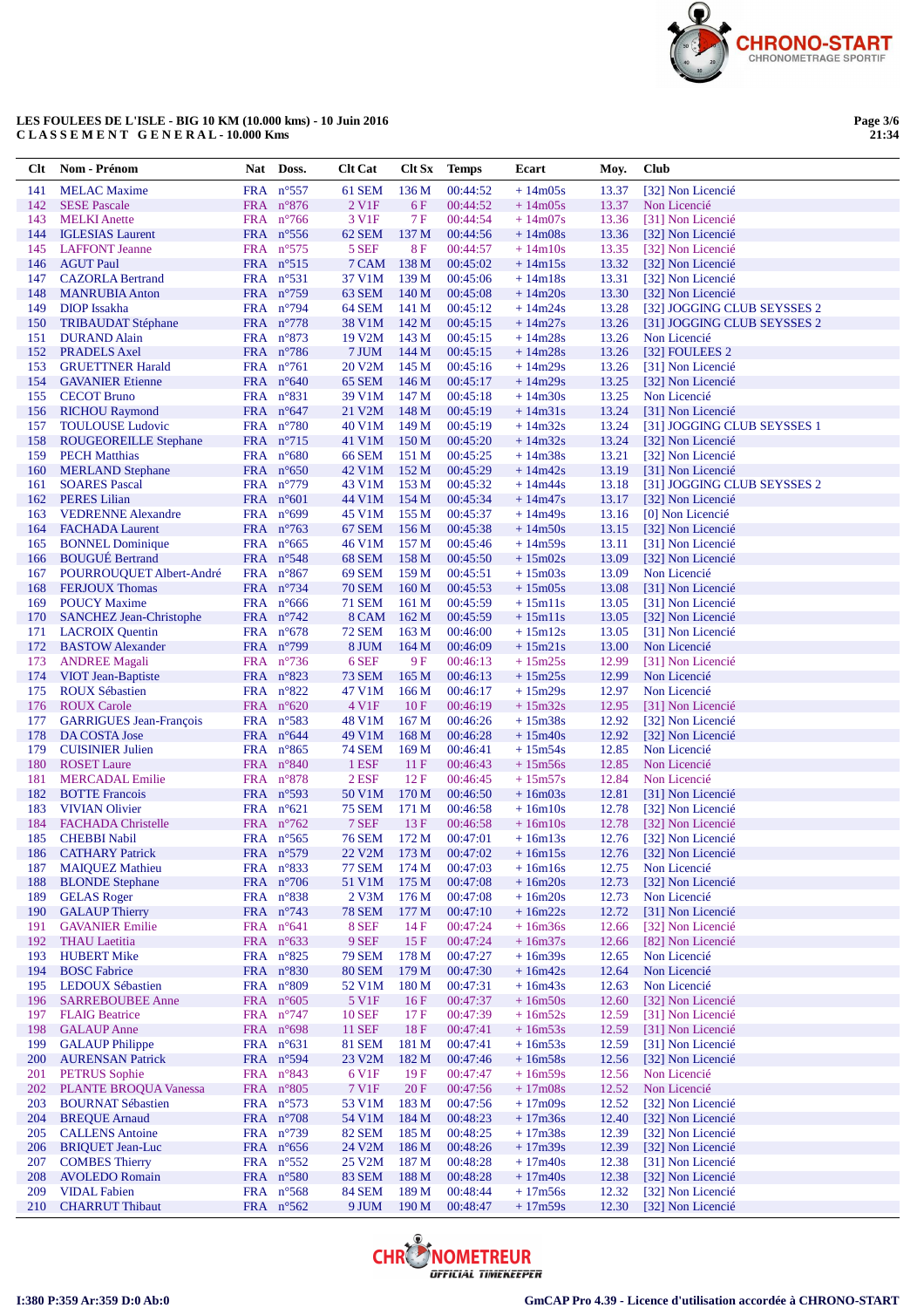

**Page 4/6 21:34**

| <b>Clt</b> | Nom - Prénom                                       | Nat Doss.                                 | <b>Clt Cat</b>                 |                  | Clt Sx Temps         | Ecart                  | Moy.           | <b>Club</b>                            |
|------------|----------------------------------------------------|-------------------------------------------|--------------------------------|------------------|----------------------|------------------------|----------------|----------------------------------------|
| 211        | <b>CADARS</b> Daniel                               | $FRA$ $n^{\circ}821$                      | 55 V1M                         | 191 M            | 00:48:51             | $+18m04s$              | 12.28          | Non Licencié                           |
| 212        | <b>SAUNE Sébastien</b>                             | FRA $n^{\circ}679$                        | <b>85 SEM</b>                  | 192 M            | 00:48:54             | $+18m06s$              | 12.27          | [32] Non Licencié                      |
| 213        | <b>MENDEZ Nicolas</b>                              | FRA $n^{\circ}654$                        | <b>86 SEM</b>                  | 193 M            | 00:48:59             | $+18m11s$              | 12.25          | [32] Non Licencié                      |
| 214        | <b>RAMADE</b> Jerome                               | FRA $n^{\circ}694$                        | 56 V1M                         | 194M             | 00:48:59             | $+18m12s$              | 12.25          | [32] Non Licencié                      |
| 215        | <b>SOARES Hugo</b>                                 | FRA $n^{\circ}785$                        | 9 CAM                          | 195 <sub>M</sub> | 00:49:05             | $+18m18s$              | 12.23          | [31] JOGGING CLUB SEYSSES 2            |
| 216        | <b>BERTONI</b> Guillaume                           | FRA $n^{\circ}848$                        | <b>87 SEM</b>                  | 196 M            | 00:49:06             | $+18m18s$              | 12.22          | Non Licencié                           |
| 217        | <b>BRISCADIEU Marlene</b>                          | FRA $n^{\circ}505$                        | 8 V <sub>1F</sub>              | 21 F             | 00:49:10             | $+18m22s$              | 12.21          | [32] Non Licencié                      |
| 218<br>219 | <b>MENTION Eric</b>                                | FRA $n^{\circ}657$<br>FRA $n^{\circ}741$  | 26 V2M<br>9 ESM                | 197 M<br>198 M   | 00:49:12<br>00:49:19 | $+18m24s$<br>$+18m32s$ | 12.20<br>12.17 | [32] Non Licencié                      |
| 220        | DE CECCO Valentin<br><b>PEMZEC</b> Christophe      | FRA n°541                                 | 27 V2M                         | 199 M            | 00:49:30             | $+18m43s$              | 12.12          | [32] Non Licencié<br>[31] Non Licencié |
| 221        | <b>TOUZIS David</b>                                | FRA $n^{\circ}$ 536                       | 57 V1M                         | 200 <sub>M</sub> | 00:49:31             | $+18m43s$              | 12.12          | [31] Non Licencié                      |
| 222        | <b>LAFFONT Roselyne</b>                            | FRA $n^{\circ}595$                        | 9 V1F                          | 22 F             | 00:49:31             | $+18m44s$              | 12.12          | [92] Non Licencié                      |
| 223        | <b>ORTEGA</b> Marjorie                             | FRA $n^{\circ}806$                        | 10 V1F                         | 23 F             | 00:49:32             | $+18m45s$              | 12.11          | Non Licencié                           |
| 224        | PIERRE-EMILE Nathalie                              | FRA $n^{\circ}710$                        | 11 V1F                         | 24 F             | 00:49:34             | $+18m46s$              | 12.11          | [32] Non Licencié                      |
| 225        | <b>NEY Sébastien</b>                               | FRA $n^{\circ}617$                        | <b>88 SEM</b>                  | 201 M            | 00:49:34             | $+18m47s$              | 12.11          | [31] Non Licencié                      |
| 226        | <b>MAMPRIN Simone</b>                              | FRA $n^{\circ}534$                        | 1 V <sub>2F</sub>              | 25F              | 00:49:38             | $+18m50s$              | 12.09          | [32] Non Licencié                      |
| 227        | <b>LAMOULIE</b> Lionel                             | FRA $n^{\circ}$ 753                       | 58 V1M                         | 202 M            | 00:49:46             | $+18m58s$              | 12.06          | [32] Non Licencié                      |
| 228        | <b>SASSÉ</b> Etienne                               | FRA $n^{\circ}625$                        | 59 V1M                         | 203 M            | 00:49:47             | $+19m00s$              | 12.05          | [32] Non Licencié                      |
| 229        | <b>MAFFRE</b> Claire                               | FRA $n^{\circ}702$                        | <b>12 SEF</b>                  | 26F              | 00:49:52             | $+19m04s$              | 12.04          | [32] Non Licencié                      |
| 230        | <b>MORIN</b> Alexandre                             | FRA $n^{\circ}858$                        | <b>89 SEM</b>                  | 204 M            | 00:50:04             | $+19m16s$              | 11.99          | Non Licencié                           |
| 231        | <b>VOGEL Cécile</b>                                | FRA $n^{\circ}684$                        | <b>13 SEF</b>                  | 27F              | 00:50:04             | $+19m16s$              | 11.99          | [32] Non Licencié                      |
| 232<br>233 | <b>ALVAREZ Johan</b><br><b>JULIEN</b> Loic         | FRA $n^{\circ}839$                        | <b>90 SEM</b>                  | 205 M            | 00:50:23<br>00:50:27 | $+19m35s$<br>$+19m39s$ | 11.91          | Non Licencié<br>Non Licencié           |
| 234        | <b>MOREAU - LIMERAT Isabelle</b>                   | FRA $n^{\circ}820$<br>FRA $n^{\circ}602$  | 91 SEM<br>2 V <sub>2F</sub>    | 206 M<br>28F     | 00:50:28             | $+19m41s$              | 11.90<br>11.89 | [32] Non Licencié                      |
| 235        | <b>PAGNUTTI</b> Corentin                           | FRA n°879                                 | 92 SEM                         | 207 M            | 00:50:33             | $+19m45s$              | 11.87          | Non Licencié                           |
| 236        | <b>BOURRY Marine</b>                               | FRA $n^{\circ}526$                        | <b>14 SEF</b>                  | 29F              | 00:50:35             | $+19m47s$              | 11.86          | [31] Non Licencié                      |
| 237        | <b>BARANGER Benjamin</b>                           | FRA $n^{\circ}629$                        | 93 SEM                         | 208 M            | 00:50:36             | $+19m48s$              | 11.86          | [85] Non Licencié                      |
| 238        | <b>GABAUD Jean-Claude</b>                          | FRA $n^{\circ}648$                        | 3 V3M                          | 209 <sub>M</sub> | 00:50:39             | $+19m51s$              | 11.85          | [31] Non Licencié                      |
| 239        | <b>GEORGES Jean-François</b>                       | FRA $n^{\circ}660$                        | 28 V2M                         | 210 M            | 00:50:39             | $+19m52s$              | 11.85          | [32] Non Licencié                      |
| 240        | <b>LAFLORENTIE Didier</b>                          | FRA $n^{\circ}$ 558                       | 29 V2M                         | 211 M            | 00:50:41             | $+19m54s$              | 11.84          | [32] Non Licencié                      |
| 241        | <b>RADELET Milan</b>                               | FRA $n^{\circ}812$                        | <b>94 SEM</b>                  | 212 M            | 00:50:43             | $+19m55s$              | 11.83          | Non Licencié                           |
| 242        | <b>JAGO Cathy</b>                                  | $FRA$ n°663                               | 3 V <sub>2F</sub>              | 30F              | 00:50:43             | $+19m55s$              | 11.83          | [31] Non Licencié                      |
| 243        | <b>PICIURA</b> Isabelle                            | FRA $n^{\circ}519$                        | <b>15 SEF</b>                  | 31 F             | 00:50:47             | $+20m00s$              | 11.82          | [31] Non Licencié                      |
| 244        | <b>PICIURA Romain</b>                              | FRA $n^{\circ}528$                        | <b>95 SEM</b>                  | 213 M            | 00:50:47             | $+20m00s$              | 11.82          | [31] Non Licencié                      |
| 245        | <b>PARANT</b> Lise                                 | FRA $n^{\circ}770$                        | 12 V1F                         | 32 F             | 00:50:53             | $+20m05s$              | 11.79          | [32] Non Licencié                      |
| 246        | <b>GOMEZ Eric</b>                                  | FRA $n^{\circ}582$                        | 30 V2M                         | 214 M            | 00:51:02             | $+20m14s$              | 11.76          | [32] Non Licencié                      |
| 247<br>248 | <b>ORTS</b> Mathieu                                | FRA $n^{\circ}$ 566<br>FRA $n^{\circ}612$ | <b>10 JUM</b>                  | 215 M            | 00:51:03<br>00:51:10 | $+20m16s$<br>$+20m22s$ | 11.75<br>11.73 | [32] Non Licencié                      |
| 249        | <b>MONTECOT</b> Stephane<br><b>LAUZIER</b> Valérie | FRA $n^{\circ}668$                        | 60 V1M<br><b>16 SEF</b>        | 216 M<br>33 F    | 00:51:37             | $+20m50s$              | 11.63          | [32] Non Licencié<br>[32] Non Licencié |
| 250        | <b>DONNET</b> Grégoire                             | FRA n°844                                 | <b>96 SEM</b>                  | 217 M            | 00:51:40             | $+20m52s$              | 11.62          | Non Licencié                           |
| 251        | <b>CHARPENTIER Emmanuelle</b>                      | FRA $n^{\circ}581$                        | <b>17 SEF</b>                  | 34 F             | 00:51:44             | $+20m56s$              | 11.60          | [32] Non Licencié                      |
| 252        | <b>LEFORT Cécile</b>                               | FRA $n^{\circ}653$                        | 13 V1F                         | 35 F             | 00:51:44             | $+20m56s$              | 11.60          | [32] Non Licencié                      |
| 253        | <b>PHILIPPON Nelly</b>                             | FRA $n^{\circ}609$                        | 14 V1F                         | 36F              | 00:51:47             | $+21 \text{m}$ 00s     | 11.59          | [32] Non Licencié                      |
| 254        | <b>CLARIA Philippe</b>                             | FRA $n^{\circ}610$                        | 61 V1M                         | 218 M            | 00:51:48             | $+21 \text{m}$ 00s     | 11.58          | [32] Non Licencié                      |
| 255        | <b>CARLES André</b>                                | FRA $n^{\circ}506$                        | 4 V3M                          | 219 M            | 00:51:50             | $+21m02s$              | 11.58          | [31] Non Licencié                      |
| 256        | <b>MAUPOME Nicole</b>                              | FRA $n^{\circ}$ 764                       | 4 V <sub>2F</sub>              | 37 F             | 00:51:52             | $+21m04s$              |                | 11.57 [31] Non Licencié                |
| 257        | <b>GILLET Laurent</b>                              | FRA n°543                                 | 62 V1M                         | 220 <sub>M</sub> | 00:51:55             | $+21m07s$              | 11.56          | [31] Non Licencié                      |
| 258        | <b>CAGGEGI Anthony</b>                             | FRA n°828                                 | 63 V1M                         | 221 M            | 00:51:58             | $+21m10s$              | 11.55          | Non Licencié                           |
| 259        | <b>GARRIVET Laura</b>                              | FRA $n^{\circ}639$                        | <b>18 SEF</b><br><b>97 SEM</b> | 38F              | 00:52:00             | $+21m13s$              | 11.54          | [31] Non Licencié                      |
| 260<br>261 | <b>DAURIAC Julien</b><br><b>MONCÉRÉ Philippe</b>   | FRA n°813<br>FRA $n^{\circ}705$           | 64 V1M                         | 222 M<br>223 M   | 00:52:00<br>00:52:02 | $+21m13s$<br>$+21m14s$ | 11.54<br>11.53 | Non Licencié<br>[32] Non Licencié      |
| 262        | <b>FRISON Julie</b>                                | FRA $n^{\circ}690$                        | <b>19 SEF</b>                  | 39 F             | 00:52:19             | $+21m31s$              | 11.47          | [31] Non Licencié                      |
| 263        | <b>DUCARROUGE Celine</b>                           | FRA $n^{\circ}$ 732                       | <b>20 SEF</b>                  | 40F              | 00:52:39             | $+21m51s$              | 11.40          | [32] Non Licencié                      |
| 264        | <b>MEDAN</b> Jean Pierre                           | FRA $n^{\circ}$ 737                       | 5 V3M                          | 224 M            | 00:52:40             | $+21m53s$              | 11.39          | [31] Non Licencié                      |
| 265        | <b>MAUREL--BARROS Jules</b>                        | FRA $n^{\circ}$ 754                       | <b>10 CAM</b>                  | 225 M            | 00:52:41             | $+21m54s$              | 11.39          | [32] Non Licencié                      |
| 266        | <b>BOLLA Frédéric</b>                              | FRA n°703                                 | <b>98 SEM</b>                  | 226 <sub>M</sub> | 00:52:41             | $+21m54s$              | 11.39          | [31] Non Licencié                      |
| 267        | <b>SOLOMENKO Brigitte</b>                          | FRA n°572                                 | 5 V <sub>2F</sub>              | 41 F             | 00:52:43             | $+21m55s$              | 11.38          | [32] Non Licencié                      |
| 268        | <b>LOUIS Gilles</b>                                | FRA n°542                                 | 31 V2M                         | 227 M            | 00:52:43             | $+21m56s$              | 11.38          | [31] Non Licencié                      |
| 269        | <b>SASSAREU Pierre</b>                             | FRA $n^{\circ}626$                        | 32 V2M                         | 228 M            | 00:52:55             | $+22m08s$              | 11.34          | [31] Non Licencié                      |
| <b>270</b> | NICOLI Jean-Joseph                                 | FRA $n^{\circ}603$                        | 65 V1M                         | 229 M            | 00:52:55             | $+22m08s$              | 11.34          | [32] Non Licencié                      |
| 271        | <b>NICOLI Audrey</b>                               | FRA $n^{\circ}604$                        | 15 V1F                         | 42 F             | 00:52:55             | $+22m08s$              | 11.34          | [32] Non Licencié                      |
| 272        | <b>HOUSSIN Mathieu</b>                             | FRA n°677                                 | <b>99 SEM</b>                  | 230 M            | 00:53:04             | $+22m16s$              | 11.31          | [32] Non Licencié                      |
| 273<br>274 | <b>BONNEL Pacale</b><br><b>RUMEAU Florence</b>     | FRA $n^{\circ}672$<br>FRA n°713           | 6 V <sub>2F</sub><br>16 V1F    | 43 F<br>44 F     | 00:53:04<br>00:53:05 | $+22m16s$<br>$+22m17s$ | 11.31<br>11.31 | [31] Non Licencié<br>[31] Non Licencié |
| 275        | <b>PERISSAT Myriam</b>                             | FRA $n^{\circ}546$                        | 21 SEF                         | 45 F             | 00:53:05             | $+22m17s$              | 11.30          | [32] Non Licencié                      |
| 276        | <b>MARUEJOULS Laure</b>                            | FRA n°749                                 | 1 JUF                          | 46F              | 00:53:11             | $+22m23s$              | 11.28          | [32] Non Licencié                      |
| 277        | <b>COURNET Julie</b>                               | FRA $n^{\circ}651$                        | <b>22 SEF</b>                  | 47 F             | 00:53:11             | $+22m24s$              | 11.28          | [32] Non Licencié                      |
| 278        | <b>HUBERT</b> Sandie                               | FRA n°538                                 | 17 V1F                         | 48 F             | 00:53:16             | $+22m28s$              | 11.27          | [32] Non Licencié                      |
| 279        | <b>BEGUE Dorian</b>                                | FRA n°685                                 | 100 SEM                        | 231 M            | 00:53:21             | $+22m34s$              | 11.25          | [32] Non Licencié                      |
| 280        | <b>LAPORTE Michel</b>                              | FRA n°560                                 | 66 V1M                         | 232 M            | 00:53:23             | $+22m36s$              | 11.24          | [31] Non Licencié                      |

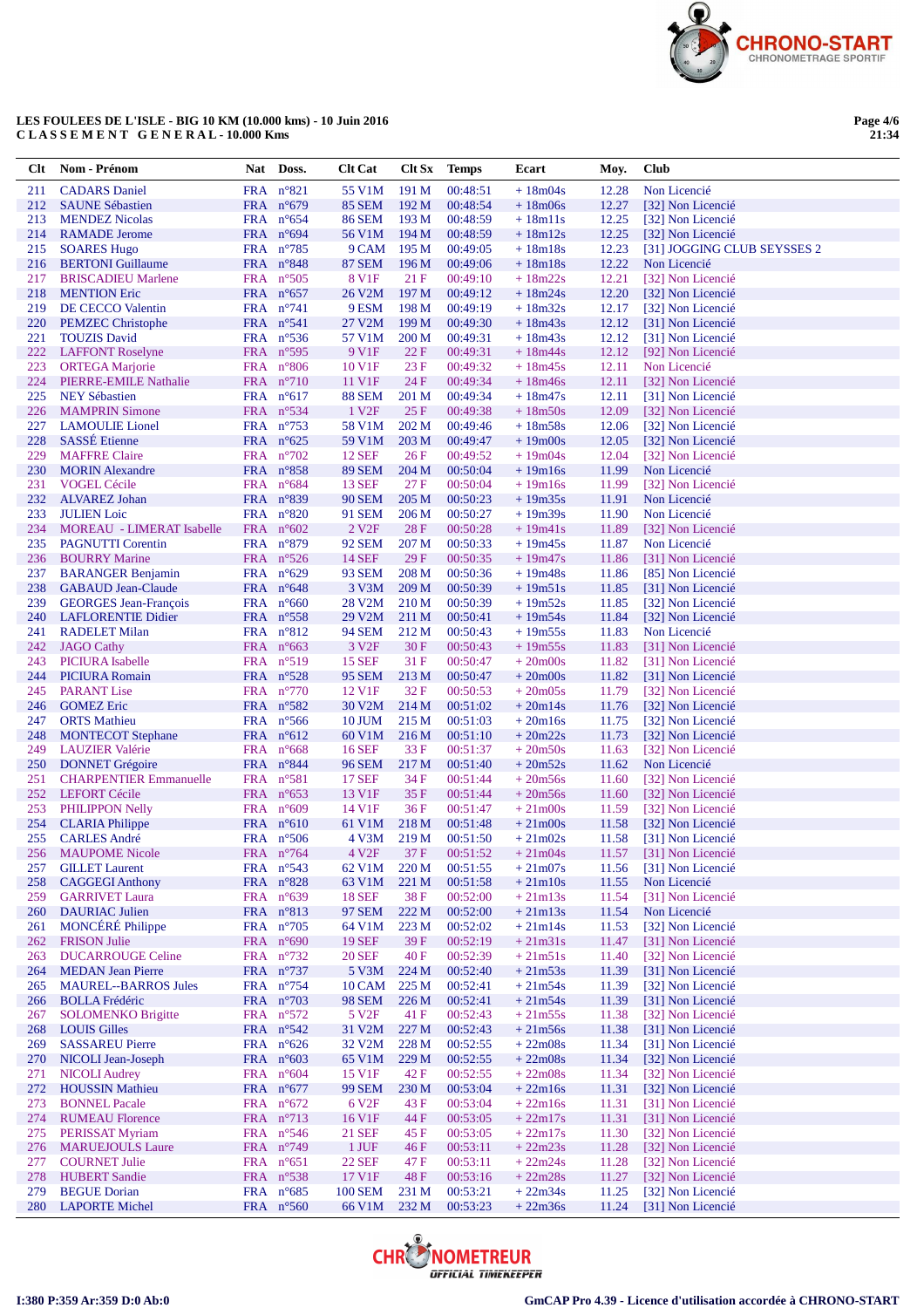

**Page 5/6 21:34**

| <b>Clt</b> | Nom - Prénom                                     | Nat Doss.                                  | <b>Clt Cat</b>                 | Clt Sx                   | <b>Temps</b>         | Ecart                  | Moy.           | <b>Club</b>                            |
|------------|--------------------------------------------------|--------------------------------------------|--------------------------------|--------------------------|----------------------|------------------------|----------------|----------------------------------------|
| 281        | <b>MARQUEZ Stephane</b>                          | FRA n°748                                  | 67 V1M                         | 233 M                    | 00:53:33             | $+22m45s$              | 11.21          | [32] Non Licencié                      |
| 282        | <b>COSTANZO Eric</b>                             | FRA n°845                                  | <b>101 SEM</b>                 | 234 M                    | 00:53:33             | $+22m45s$              | 11.21          | Non Licencié                           |
| 283        | <b>MAUREL Francois</b>                           | FRA $n^{\circ}$ 755                        | 68 V1M                         | 235 M                    | 00:53:39             | $+22m52s$              | 11.18          | [32] Non Licencié                      |
| 284        | <b>MAC</b> Patrick                               | FRA $n^{\circ}692$                         | 6 V3M                          | 236 M                    | 00:53:41             | $+22m53s$              | 11.18          | [31] Non Licencié                      |
| 285        | <b>COLLIN</b> Gaëlle                             | FRA $n^{\circ}554$                         | 18 V1F                         | 49 F                     | 00:53:41             | $+22m54s$<br>$+23m07s$ | 11.18          | [32] Non Licencié                      |
| 286<br>287 | <b>WOJTASIK Astrid</b><br><b>ARIS</b> Laurent    | FRA $n^{\circ}$ 731<br>FRA $n^{\circ}592$  | <b>23 SEF</b><br>69 V1M        | 50 F<br>237 M            | 00:53:55<br>00:54:05 | $+23m17s$              | 11.13<br>11.10 | [32] Non Licencié<br>[32] Non Licencié |
| 288        | <b>DOMEJEAN Sylvie</b>                           | FRA $n^{\circ}586$                         | 19 V1F                         | 51 F                     | 00:54:07             | $+23m19s$              | 11.09          | [32] Non Licencié                      |
| 289        | <b>JALADIS Antony</b>                            | FRA $n^{\circ}$ 728                        | <b>102 SEM</b>                 | 238 M                    | 00:54:17             | $+23m29s$              | 11.06          | [31] Non Licencié                      |
| 290        | <b>HERMET Hélène</b>                             | FRA n°727                                  | 20 V1F                         | 52F                      | 00:54:17             | $+23m30s$              | 11.05          | [31] Non Licencié                      |
| 291        | <b>GALICHET Chantal</b>                          | FRA $n^{\circ}561$                         | 21 V1F                         | 53 F                     | 00:54:28             | $+23m41s$              | 11.02          | [31] Non Licencié                      |
| 292        | <b>ANDREO Jean-Michel</b>                        | FRA $n^{\circ}611$                         | 7 V3M                          | 239 M                    | 00:54:32             | $+23m44s$              | 11.01          | [32] Non Licencié                      |
| 293        | <b>CACAUD</b> Aurélie                            | FRA $n^{\circ}675$                         | <b>24 SEF</b>                  | 54 F                     | 00:54:32             | $+23m45s$              | 11.00          | [32] Non Licencié                      |
| 294        | <b>CABOT</b> Marianne                            | FRA $n^{\circ}618$                         | <b>25 SEF</b>                  | 55 F                     | 00:54:50             | $+24m02s$              | 10.94          | [32] Non Licencié                      |
| 295<br>296 | <b>ROTURIER Ophélie</b><br><b>POINT</b> Laetitia | FRA $n^{\circ}658$<br>FRA $n^{\circ}504$   | <b>26 SEF</b><br><b>27 SEF</b> | 56 F<br>57 F             | 00:54:57<br>00:54:59 | $+24m09s$<br>$+24m11s$ | 10.92<br>10.91 | [32] Non Licencié<br>[31] Non Licencié |
| 297        | <b>GARRIGUES Sandrine</b>                        | FRA $n^{\circ}584$                         | <b>28 SEF</b>                  | 58F                      | 00:55:03             | $+24m15s$              | 10.90          | [32] Non Licencié                      |
| 298        | <b>ETEVENARD Jennifer</b>                        | FRA $n^{\circ}514$                         | <b>29 SEF</b>                  | 59 F                     | 00:55:03             | $+24m16s$              | 10.90          | [32] Non Licencié                      |
| 299        | <b>VIE Laurence</b>                              | FRA $n^{\circ}550$                         | 22 V1F                         | 60 F                     | 00:55:05             | $+24m18s$              | 10.89          | [31] Non Licencié                      |
| 300        | <b>REY Florence</b>                              | FRA $n^{\circ}600$                         | 23 V1F                         | 61 F                     | 00:55:08             | $+24m20s$              | 10.89          | [31] Non Licencié                      |
| 301        | LABRO Jean-Luc                                   | FRA $n^{\circ}646$                         | 33 V2M                         | 240 M                    | 00:55:29             | $+24m41s$              | 10.82          | [31] Non Licencié                      |
| 302        | <b>GUIGUES</b> Emmanuelle                        | FRA n°774                                  | <b>30 SEF</b>                  | 62 F                     | 00:55:37             | $+24m49s$              | 10.79          | [31] BIP BIP LES COYOTES D'OC          |
| 303        | <b>BOUILLOT</b> Christelle                       | FRA n°772                                  | 24 V1F                         | 63 F                     | 00:55:43             | $+24m55s$              | 10.77          | [32] BIP BIP LES COYOTES D'OC          |
| 304<br>305 | <b>IMELHAINE</b> Soraya<br><b>GOMEZ</b> Isabelle | FRA $n^{\circ}869$<br>FRA $n^{\circ}861$   | <b>31 SEF</b><br><b>32 SEF</b> | 64 F<br>65 F             | 00:55:46<br>00:55:46 | $+24m58s$<br>$+24m58s$ | 10.76<br>10.76 | Non Licencié<br>Non Licencié           |
| 306        | <b>ARANJO Stéphanie</b>                          | FRA $n^{\circ}$ 724                        | <b>33 SEF</b>                  | 66 F                     | 00:55:46             | $+24m59s$              | 10.76          | [31] Non Licencié                      |
| 307        | <b>FOURCADE</b> Emmanuelle                       | FRA n°599                                  | 25 V1F                         | 67 F                     | 00:55:48             | $+25 \text{m}$ 00s     | 10.76          | [32] Non Licencié                      |
| 308        | PARNAUDEAU Nicolas                               | FRA $n^{\circ}598$                         | 70 V1M                         | 241 M                    | 00:55:48             | $+25 \text{m}$ 00s     | 10.76          | [32] Non Licencié                      |
| 309        | <b>SARRALDE Christel</b>                         | FRA $n^{\circ}$ 725                        | <b>34 SEF</b>                  | 68F                      | 00:55:49             | $+25m01s$              | 10.75          | [31] Non Licencié                      |
| 310        | <b>SIMO</b> Frederic                             | FRA $n^{\circ}590$                         | 71 V1M                         | 242 M                    | 00:55:50             | $+25m02s$              | 10.75          | [32] Non Licencié                      |
| 311        | LOURO Stéphanie                                  | FRA $n^{\circ}$ 795                        | 26 V1F                         | 69 F                     | 00:56:06             | $+25m19s$              | 10.70          | [31] Les Red Mum,S                     |
| 312        | <b>ULIAN Sonia</b>                               | FRA $n^{\circ}$ 714                        | <b>35 SEF</b>                  | 70 F                     | 00:56:09             | $+25m22s$              | 10.69          | [32] Non Licencié                      |
| 313        | <b>KERVICHE Yannick</b>                          | FRA $n^{\circ}524$                         | 72 V1M                         | 243 M                    | 00:56:33             | $+25m46s$              | 10.61          | [31] Non Licencié                      |
| 314<br>315 | <b>GELAS</b> Incarnation<br><b>HALLY Sylvain</b> | FRA $n^{\circ}837$<br>FRA $n^{\circ}659$   | 7 V <sub>2F</sub><br>34 V2M    | 71 F<br>244 M            | 00:56:39<br>00:56:40 | $+25m52s$<br>$+25m52s$ | 10.59<br>10.59 | Non Licencié<br>[32] Non Licencié      |
| 316        | <b>LARRIEU Gaëtan</b>                            | FRA $n^{\circ}689$                         | 73 V1M                         | 245 M                    | 00:56:42             | $+25m55s$              | 10.58          | [31] Non Licencié                      |
| 317        | <b>SAMAZAN Céline</b>                            | FRA $n^{\circ}$ 535                        | 36 SEF                         | 72 F                     | 00:56:44             | $+25m56s$              | 10.58          | [31] Non Licencié                      |
| 318        | <b>JOOSEP</b> Pauline                            | FRA $n^{\circ}619$                         | 3 ESF                          | 73 F                     | 00:56:51             | $+26m04s$              | 10.56          | [31] Non Licencié                      |
| 319        | <b>PREVOT Sarah</b>                              | FRA $n^{\circ}773$                         | <b>37 SEF</b>                  | 74 F                     | 00:56:55             | $+26m07s$              | 10.54          | [82] BIP BIP LES COYOTES D'OC          |
| 320        | <b>DOS SANTOS Fabrice</b>                        | FRA n°587                                  | 74 V1M                         | 246 M                    | 00:56:58             | $+26m10s$              | 10.53          | [82] Non Licencié                      |
| 321        | <b>KUBIK Alain</b>                               | FRA $n^{\circ}588$                         | 35 V2M                         | 247 M                    | 00:56:58             | $+26m11s$              | 10.53          | [32] Non Licencié                      |
| 322        | <b>ROGER Maurice</b>                             | FRA n°589                                  | 36 V <sub>2</sub> M            | 248 M                    | 00:56:59             | $+26m11s$              | 10.53          | [32] Non Licencié                      |
| 323<br>324 | <b>DELANOE</b> Jennifer<br><b>CAMPION Cecile</b> | $FRA$ $n^{\circ}511$<br>FRA $n^{\circ}512$ | <b>38 SEF</b><br><b>39 SEF</b> | 75 F<br>76 F             | 00:57:00<br>00:57:00 | $+26m12s$<br>$+26m12s$ | 10.53<br>10.53 | [32] Non Licencié<br>[32] Non Licencié |
| 325        | <b>CREVENAT Stéphan</b>                          | FRA n°756                                  | <b>103 SEM</b>                 | 249 M                    | 00:57:03             | $+26m15s$              | 10.52          | [31] JOGGING CLUB SEYSSES 2            |
|            | 326 TESSON Isabelle                              | $FRA$ n°674                                | 27 V1F                         | 77 F                     | 00:57:03             | $+26m15s$              |                | 10.52 [31] Non Licencié                |
| 327        | <b>D'ALBIS Olivier</b>                           | FRA $n^{\circ}508$                         | 37 V2M                         | 250 M                    | 00:57:04             | $+26m16s$              | 10.52          | [32] Non Licencié                      |
| 328        | <b>CASTET Stephanie</b>                          | FRA n°555                                  | 28 V1F                         | <b>78 F</b>              | 00:57:05             | $+26m17s$              | 10.51          | [32] Non Licencié                      |
| 329        | <b>DE NALE Marc</b>                              | FRA $n^{\circ}664$                         | 104 SEM                        | 251 M                    | 00:57:15             | $+26m27s$              | 10.48          | [32] Non Licencié                      |
| 330        | <b>BEAULANDE Laurent</b>                         | FRA n°503                                  | 75 V1M                         | 252 M                    | 00:57:23             | $+26m36s$              | 10.46          | [32] Non Licencié                      |
| 331        | <b>LAFFONT Charlotte</b>                         | $FRA$ n°574                                | <b>40 SEF</b>                  | 79 F                     | 00:57:43             | $+26m55s$              | 10.40          | [32] Non Licencié                      |
| 332<br>333 | <b>RINALDO Sylvain</b><br><b>BOUSSES</b> Daniel  | FRA n°880<br>FRA n°852                     | <b>105 SEM</b><br>76 V1M       | 253 M<br>254 M           | 00:57:50<br>00:57:50 | $+27m03s$<br>$+27m03s$ | 10.38<br>10.37 | Non Licencié<br>Non Licencié           |
| 334        | LACHAISE Ophélie                                 | FRA $n^{\circ}655$                         | <b>41 SEF</b>                  | 80F                      | 00:57:57             | $+27m10s$              | 10.35          | [32] Non Licencié                      |
| 335        | <b>AINETO Marie-Françoise</b>                    | FRA $n^{\circ}842$                         | 8 V <sub>2F</sub>              | 81 F                     | 00:57:59             | $+27m11s$              | 10.35          | Non Licencié                           |
| 336        | <b>BRISCADIEU</b> Jean-Philippe                  | FRA n°544                                  | 8 V3M                          | 255 M                    | 00:58:11             | $+27m24s$              | 10.31          | [32] Non Licencié                      |
| 337        | <b>LEPARQUOIS Philippe</b>                       | FRA n°721                                  | <b>106 SEM</b>                 | 256 M                    | 00:58:48             | $+28m00s$              | 10.21          | [32] Non Licencié                      |
| 338        | <b>VAILLANT Jean-François</b>                    | FRA n°563                                  | <b>107 SEM</b>                 | 257 M                    | 00:59:26             | $+28m38s$              | 10.10          | [32] Non Licencié                      |
| 339        | <b>BERDOULAT Jean-Michel</b>                     | FRA n°854                                  | 77 V1M                         | 258 M                    | 00:59:32             | $+28m45s$              | 10.08          | Non Licencié                           |
| 340        | <b>VIDAL Carine</b>                              | FRA n°567                                  | <b>42 SEF</b>                  | 82 F                     | 00:59:33             | $+28m45s$              | 10.08          | [32] Non Licencié                      |
| 341<br>342 | <b>FEUILLET Thierry</b><br><b>DAGNAC Helene</b>  | FRA $n^{\circ}853$                         | 38 V <sub>2</sub> M<br>29 V1F  | 259 M                    | 00:59:33             | $+28m45s$              | 10.08          | Non Licencié<br>[31] Les Red Mum, S    |
| 343        | <b>FONTANA</b> Christophe                        | FRA n°796<br>FRA $n^{\circ}771$            | 78 V1M                         | 83 F<br>260 <sub>M</sub> | 01:00:12<br>01:00:25 | $+29m25s$<br>$+29m38s$ | 9.97<br>9.93   | [82] BIP BIP LES COYOTES D'OC          |
| 344        | <b>CANDEILLE Damien</b>                          | FRA $n^{\circ}606$                         | 39 V <sub>2</sub> M            | 261 M                    | 01:00:26             | $+29m39s$              | 9.93           | [32] Non Licencié                      |
| 345        | <b>LISLE</b> Jacques                             | FRA $n^{\circ}700$                         | 40 V2M                         | 262M                     | 01:00:30             | $+29m42s$              | 9.92           | [32] Non Licencié                      |
| 346        | <b>TOYAS Damien</b>                              | FRA n°738                                  | 108 SEM                        | 263 M                    | 01:00:55             | $+30m08s$              | 9.85           | [31] Non Licencié                      |
| 347        | <b>SCATTOLON David</b>                           | FRA n°729                                  | 79 V1M                         | 264 M                    | 01:02:21             | $+31m34s$              | 9.62           | [32] Non Licencié                      |
| 348        | <b>AIRBOLDI</b> Jacques                          | FRA n°841                                  | 1 V4M                          | 265 M                    | 01:02:31             | $+31m43s$              | 9.60           | Non Licencié                           |
| 349        | <b>PINCHON Christophe</b>                        | FRA $n^{\circ}$ 564                        | 80 V1M                         | 266 M                    | 01:03:14             | $+32m26s$              | 9.49           | [32] Non Licencié                      |
| 350        | KOTYRBA Lorena                                   | FRA n°834                                  | <b>43 SEF</b>                  | 84 F                     | 01:03:26             | $+32m39s$              | 9.46           | Non Licencié                           |